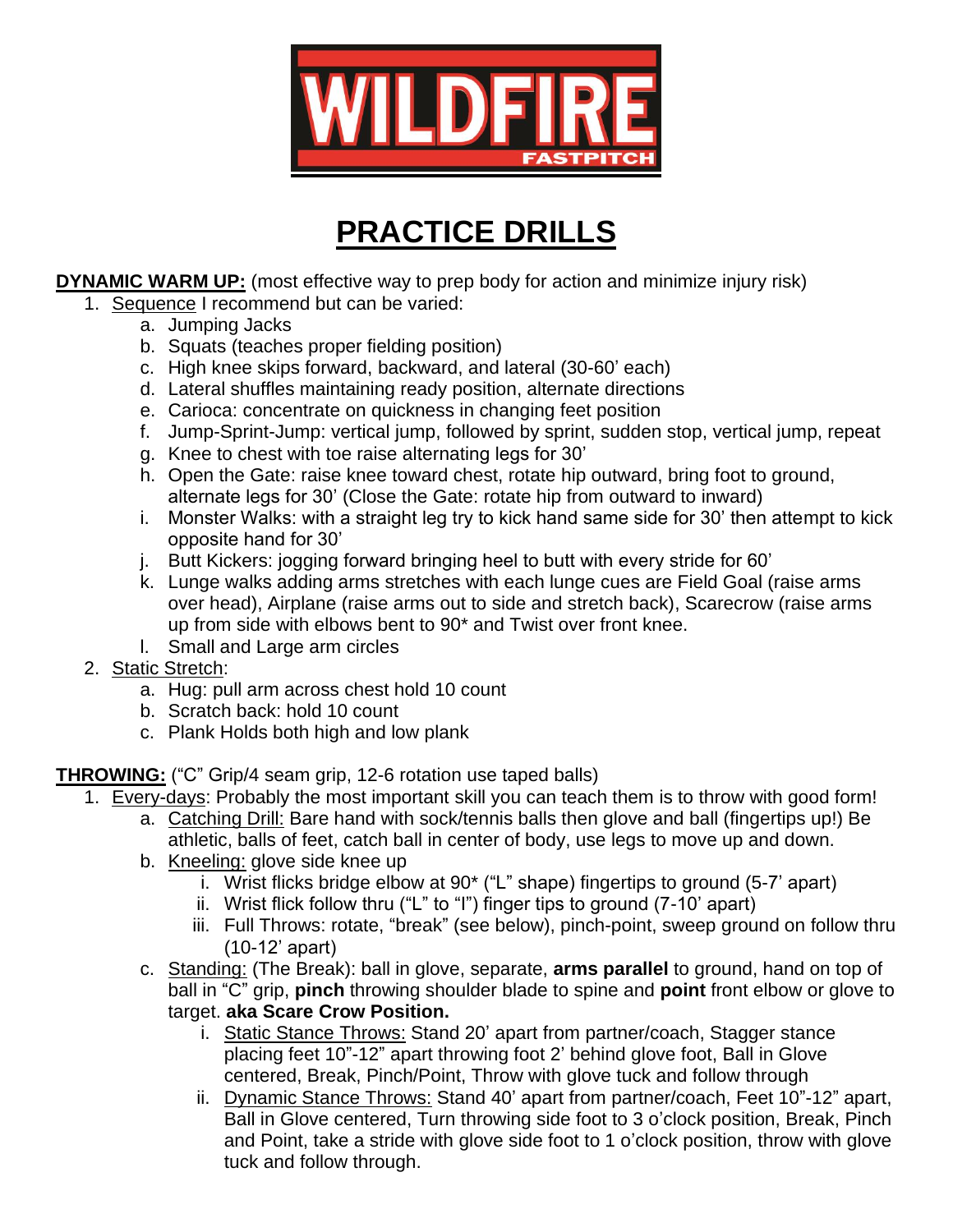- iii. Crow Hop Throws: Stand 60+ feet from partner/coach, same as dynamic stance throw adding the crow hop into 3/1 position. Initiate crow hop with a forward step of the glove side foot, drive throwing side knee up and hop forward, land with throwing side foot in 3 o'clock, Break, Pinch/Point, landing glove side foot in 1 o'clock position, throw with glove tuck and follow through.
- 2. Drills:
	- a. Four Corners: Full distance 60' (CW, CCW, Follow The Throw, add Tags)
	- b. 3 Box Pride Drill: (CW, CCW, can do individual or all 3 boxes simultaneously)
		- i. 10' square: Specialty tosses; step into the tosses
			- 1. Forehand toss
				- 2. Backhand shuttle ("C" to Heart)
			- 3. Underhand shuttle to throwing side (timing toss)
		- ii. 30' square:
			- 1. Jump turns quick release throws
			- 2. Pivot turns (duplicates middle infield turning double play)
		- iii. 60' square: Full throws can add tags as a variable
	- c. **Zig Zag: Full team, 2 lines facing each other both lines staggered, spread out. Throw** ball in zig zag pattern, reverse direction (works glove side turns and jump turns)
	- d. Relay: Minimum 3 players no maximum. 1<sup>st</sup> player faces away from other players, tosses self a pop up, turns GLOVE SIDE, throws to next person who catches and turns GLOVE SIDE continue same to end of line, ball comes back through line until it reaches 1<sup>st</sup> player, all players move up a spot and repeat drill. (Emphasize GLOVE SIDE turns, communication as player receiving calls "Ball"). Can be a competition too.
	- e. Coach Call It: Hit or throw grounders, call out destination of throw randomly (foot work)
	- f. Run Downs (Pickle Drill): 3-5 fielders, 1 runner, throwing lane, dart throws, follow throw.

# **INFIELD:**

- 1. Mechanics:
	- a. Ready Position: feet shoulder width apart, weight on balls of feet, squat position with slight arch in lower back, eyes to hitter
	- b. Tip of Triangle Position: draw triangle: base connects toes, tip out in front
	- c. Eyes track ball to glove, pull glove to center of body
	- d. Forehand: field inside glove side foot, move through the ball
	- e. Backhand: field outside throwing side foot, pick and lift or rake technique; smiley face
- 2. Every-days:
	- a. Ready Pos. to Fielding Pos. (tip of triangle), POP to "Break" Pos. (race coach)
	- b. Kneeling (8' apart from partner) no glove or use paddle, roll grounder, pull ball to center
	- c. Kneeling short hops: kneel in grass edge of infield, coach sit on bucket and bounce short hops from 10-15' away, focus on tracking ball into glove, "triangle" and soft hands
- 3. Drills:
	- a. 2 Line Criss-Cross: 2 coaches, one on  $1<sup>st</sup>$  base and  $3<sup>rd</sup>$  base lines, players form single line at 2B and SS, coaches alternate grounders to each line, players rotate lines
	- b. Slow Rollers: attack, bare hand pick, attempt to throw off throwing side leg to coach
	- c. 90\* Degree: Coach at 1<sup>st</sup> and 3<sup>rd</sup> base, player at 2<sup>nd</sup> base, coach at 1<sup>st</sup> hit ball to player throw back to hitting coach, player quickly turns to coach at 3<sup>rd</sup> base fields grounder returns throw to hitting coach, repeat sequence, gradually increase pace of grounders.
	- d. Triangle Drop Step: 3 cones in triangle shape, player stands inside triangle, coach rolls grounder outside of triangle, player must drop step behind cone to field ball. (works to improve line of attack on balls hit out of reach to either side)
	- e. Zig Zag Cone: Set up 10 flat cones in zig zag pattern, place a ball in each of 5 front cones, player serpentines thru cones, fields ball with specific sequence of (squat, gather, break, throw) until all balls fielded and thrown.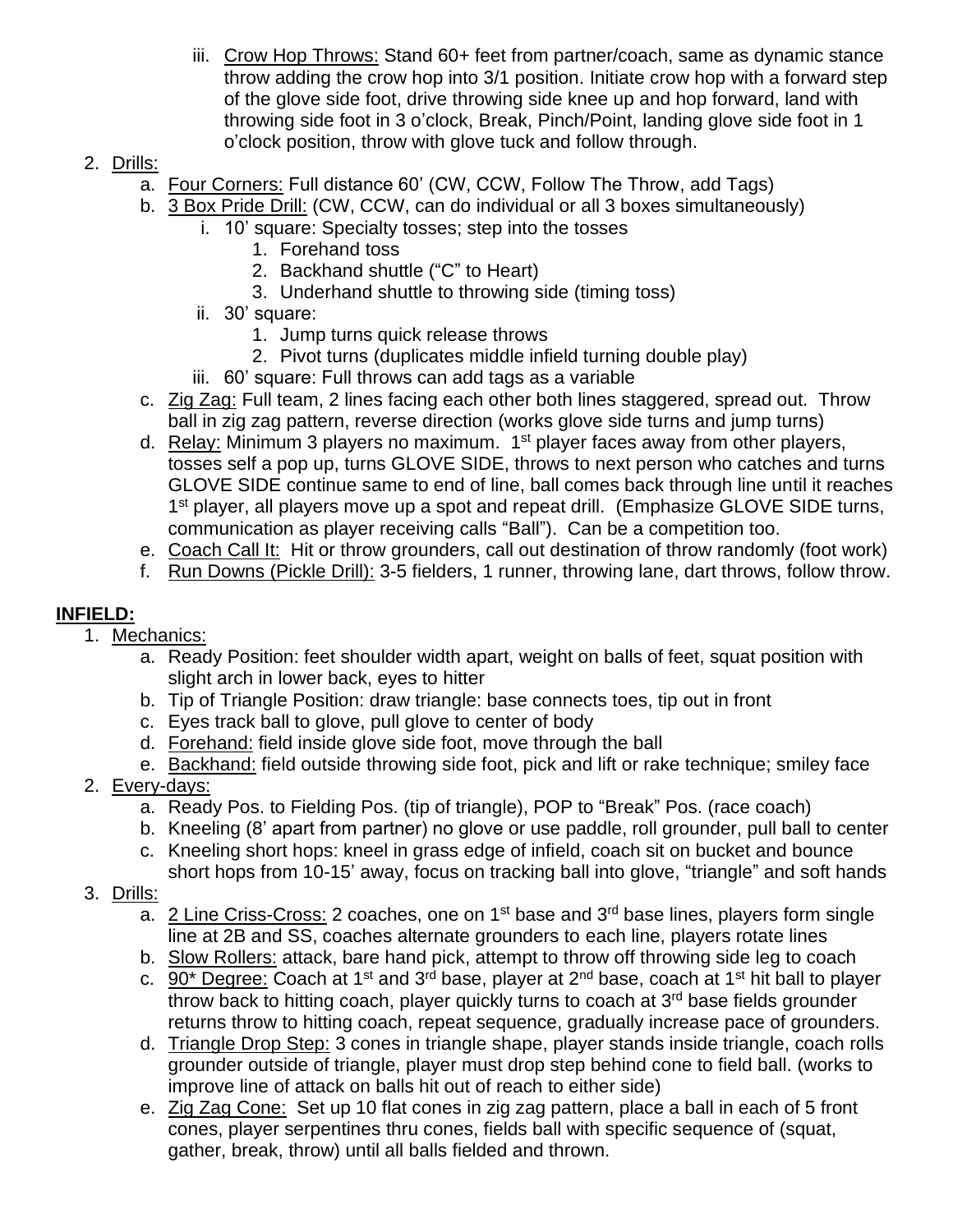- f. "I" Drill: Draw an upper case I in the dirt with stem 8-9' long, players stand in a lunge stance perpendicular to the stem of the "I", tips of glove in dirt, partner rolls ball, work both forehand and back hand. (Great lower body conditioning and teaches low position)
- g. Multi-Station: 4 lines of players (3B, SS, 2B, 1B) and 3 coaches 1 at home, and 1 coach 15' up each base line. 1<sup>st</sup> base side coach throws grounders players work on back hand technique, 3<sup>rd</sup> base coach throw grounders players work on fore hand technique, Home plate coach throw grounders to SS and 2B who work on fore/back hand tosses to 2B.
- h. 5-3-2 Drill: Players at 3<sup>rd</sup>, 1<sup>st</sup> and home. Coach stands in front of home plate hits ball to 3<sup>rd</sup>, player throws to 1<sup>st</sup>, 1<sup>st</sup> throws to home with a tag. Follow throw players moving clockwise. Can repeat with slow rollers to simulate a bunt.
- i. Combo Field/Throw: Players on each base and home plate, coach hits grounder to each position throw to 1B to C: then vary destination of throws, work on SS toss to 2B throw to 1B, multiple varieties of throwing combos.

# **OUTFIELD:**

- 1. Mechanics:
	- a. Field ball above forehead with finger tips up
	- b. Never back pedal, use the drop step
	- c. 1<sup>st</sup> step always back unless ball below eye level
- 2. Every-days:
	- a. Happy Feet Drop Step: static quick stepping, coach uses hand or ball signals direction, player executes drop step to that direction then returns to static quick stepping, repeat.
	- b. Drop Step, Tuck Glove, Sprint to cone without fly ball then add fly ball.
- 3. Drills:
	- a. Head Toppers: Foam balls only, no gloves, coach throws pop up, player positions so ball bounces off head just above forehead (teaches positioning under fly ball)
	- b. Zig Zag Patterns: Drop, Tuck, Sprint; coach signals direction change, player changes direction with a drop step to that side, repeat and add fly ball after last zig/zag.
	- c. Pass Patterns: Player about 90' from coach, coach throws pop up and player calls for the ball, fields and throws to coach, player charges toward coach and tries to make a shoestring grab before ball hits the ground, hands ball to coach, circles around coach and goes out for a pass trying to catch up to ball before it hits the ground.
	- d. 4 Cone Diamond Drill: 4 cones in a diamond pattern, player starts at front cone, drop step to right side cone, catch fly, throw to coach return to front cone. Player drop steps to same cone then changes direction to back cone never turning back to coach keeping eyes on ball, catch fly, throw to coach, return to front cone, and repeat to opposite side.
	- e. 6 Cone Drill: 3 cones straight line left to right 30' from coach, 3 cones 30' back from front row of cones. Players starts at center cone front row with a ball, throws ball to coach sprints to cone to players right coach throws line drive player catchers throws back to coach returns to center cone, coach throws to next cone in back row player drop steps sprint catches throws and returns to starting cone repeat for remaining cones end with player charging toward coach for a shoestring grab.
	- f. Do or Die: Player charges shallow fly ball or grounder without worry of missing trying to make play cleanly. Field outside of glove side leg make a crow hop throw.
	- g. My Ball: 2 players in outfield (i.e. LF and LC) throw pop up between them, both converge on ball, player must take charge, call the ball while other player backs her up.
	- h. Go For It: works on ball attack, fly balls, line drives and shallow hit pop ups
		- i. Step 1: all players with a ball start to right of coach, player tosses ball to coach and run for a pop fly then form a line to left of the coach
		- ii. Step 2: all players to left of coach about 10-15 feet away, throw ball to coach, sprint diagonally to catch a line drive then form a line 30-40 feet from coach
		- iii. Step 3: all players 30-40 feet from coach, throw ball to coach, then sprint toward coach, coach lob a ball, make attempt at a shoestring or sliding catch.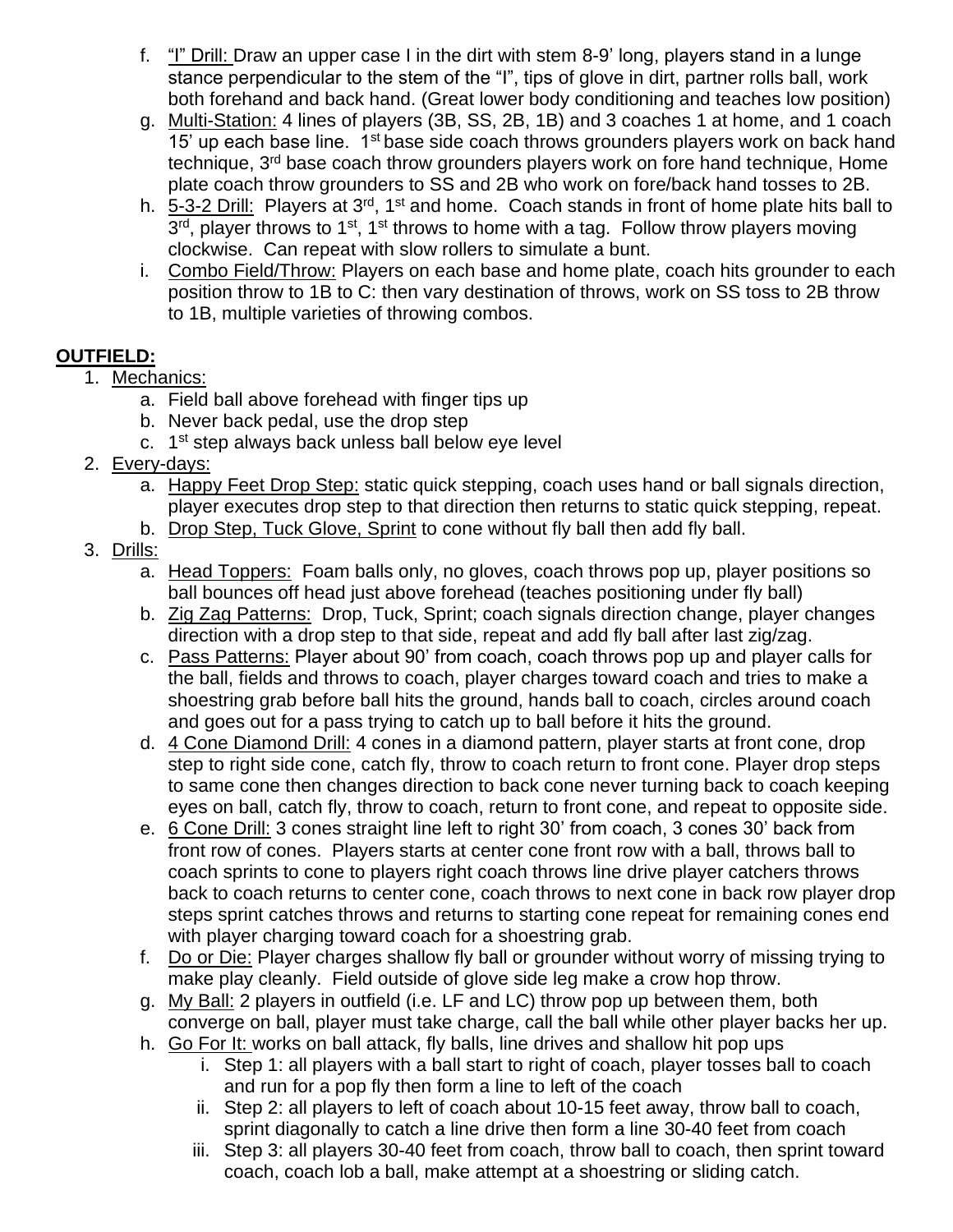# **HITTING:**

- 1. Mechanics:
	- a. Grip: Handle along base of fingers, wrap fingers for firm grip, knocking knuckles in line
	- b. Stance: Balanced weight, knob over big toe of back foot, knees flexed like sitting on a bar stool, shoulders square and relaxed, "4" eyes to pitcher
	- c. Swing:
		- i. Initiation:
			- 1. Forward move (walk don't jump into stride), Tall Posture, Early and Slow
			- 2. Shoulders stay over line connecting feet, athletic legs, no forward lean
			- 3. Back elbow and knee stay connected to body and move together
		- ii. Contact:
			- 1. Top arm tight to body, palm up/palm down, punch pitcher
			- 2. Accelerate to contact, Commit to forward move
		- iii. Extension:
			- 1. Stay tall through swing, head and chest up, stay into the body
			- 2. Stay inside the ball, Top hand under Bottom hand, Accelerate thru contact
			- 3. Finish with top hand palm up (Spiderman), as if handing bat to pitcher
- 2. Drills:
- i. Wall Drill: stand back foot against wall, Load, Drive to Front Foot, Do Not rock back into wall on the load
- ii. Frisbee or Ball toss: kneeling or standing, hold ball so palms face up and down, execute swing throwing ball into net (2 o'clock area for right hand hitters, 10 o'clock area for left hand hitters), hold finish in Extension as described above
- iii. Fence Swing: (cure for casters) stand parallel to fence so bat does not hit fence when in Contact position, then progress to full swings without hitting fence
- iv. Tee Work: (small seams vertical) (whiffles only into fence, balls into nets or field)
	- 1. Single Hand Swings (Top Hand), hold Extension as described above
	- 2. Split Grip Swing hold Extension (kneeling or standing in narrow stance)
	- 3. Flamingo Drill Narrow stance to Extension
	- 4. No Wrist Rollover Drill Full Stance to Extension
	- 5. Check Swings: Reinforces Contact Position, accelerate, hold contact
	- 6. Full Swings still emphasizing Extension
	- 7. Gilmore 1 step back toward catcher, slow step forward back foot crosses behind front foot, quick hands (explode) thru ball to Extension
- v. Soft Toss: stand to side of player, toss ball to front edge of plate, hit into fence with whiffles or regular balls into net/field
- vi. Mini-whiffle dart throw by coach (bat speed, tracking)
- vii. Heavy Ball: Half deflated soccer balls, generates power, proper mechanics
- viii. Double Tee: Tee #1 mid-thigh height, Tee #2 mid-chest height, tees 9' apart, drive back ball into front ball. (Reinforces Extension and Swing Path)
- ix. Coach Front Toss: Stand about 20' from batter, allow batter to set, pitch line drives, vary speed and location, add Recognition Drill (players call out "now" when she sees ball leave coaches hand), swing only at strikes and take balls

**BASE RUNNING:** (run thru safety bag balls in infield, circular pattern ball hit out of infield)

- 1. Run Thru first and low 5 the coach before slowing down
- 2. Rounding: set up cone about 20' from 1B toward home player runs straight at cone then on cue from coach to make turn players veers to right continues to run in a circular pattern touching inside corner of bag. Use cones to keep runners close to base path.
- 3. Stance:
	- a. Sprinter position when pitcher takes the mound
	- b. Rocker position (good for timing 12U and up)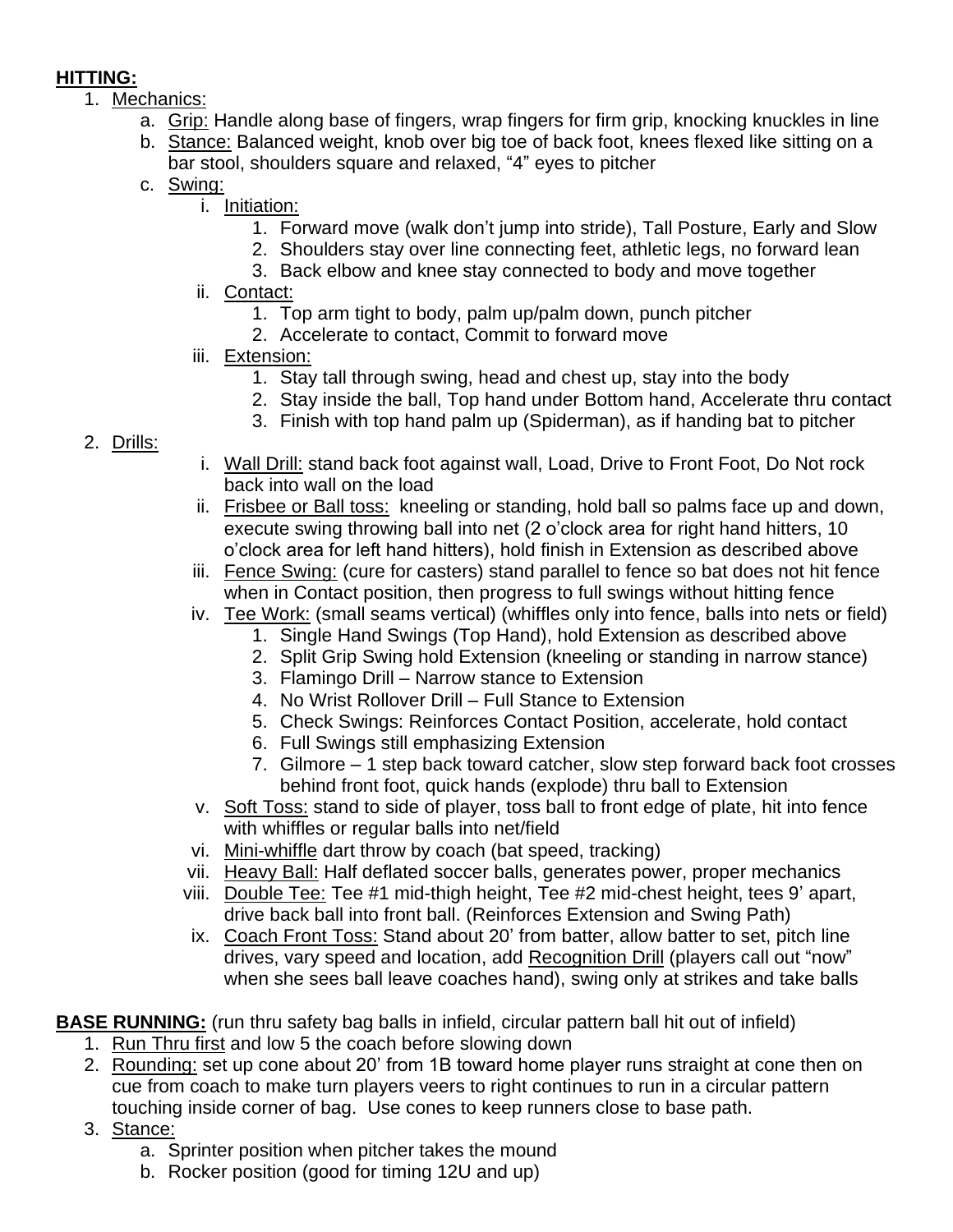- 4. Sliding: Figure 4, use slip and slide, sliding pad or in socks on the grass
- 5. Mindset: always looking to take the next base, find the ball, be athletic

## **COMBINATION DRILL:** Encapsulates stealing, base coverage and catcher throw downs.

1. Steal-Tag Out Drill: 1 player at SS, 1 player at 2B, Catcher at home plate, base runner on 1<sup>st</sup> and/or 2nd, coach or pitcher throws ball to catcher, player leaves bag (based on division rules) to steal next bag. Cue for fielder to leave position is when ball reaches catcher's glove, catcher makes throw to appropriate base, fielder attempts tag out runner, runner executes a slide into base. Repeat for throws to 2<sup>nd</sup> and 3<sup>rd</sup> bases.

## **COMPETITION DRILLS:** Build fun games into your practices, tons of resources on the web

- 1. Throwing/Catching:
	- a. Accuracy: Hit helmet off bucket, ball off tee or center square of net, increase distances
	- b. Target Practice (8U): teaches player to scoop ball from ground, quickly get into throwing stance and accuracy.
		- 1. Set Up: 2 Bow nets side by side a few yards apart, 2 cones about 5 yards from each net, place ball between cones.
		- 2. Action: Player attack ball, scoop ball with proper glove hand technique, pop to throwing position, transfer ball from glove and must make accurate throw into net or player is out. Increase distance to 10 yards from net and repeat continuing to increase distance until only 1 player is standing for the win.
	- c. <u>1st to 15:</u>
		- 1. Set Up: Players face each other in teams of 2 about 15-20' apart
		- 2. Action: On Coaches "Go" players execute throw to each other, 1<sup>st</sup> team to 15 consecutive throws without ball hitting the ground wins or can play last team to finish is eliminated then increase distance and repeat until 1 team is standing. If ball hits the ground count resets and that team continues.
	- d. Knockout:
		- 1. Set Up: Players form a circle around the coach without a glove.
		- 2. Action: Coach tosses a ball underhand to each player, player must catch with barehand using glove hand, if ball dropped player is out, last one standing wins. Can increase pace to increase challenge

## 2. Baserunning:

- a. Relay: (reinforces aggressive base running)
	- 1. Set Up: Split into 2 teams, 1 team at home plate other at  $2^{nd}$  base
	- 2. Action: Players determine the order of runners,  $1<sup>st</sup>$  player for each team starts on the base with a ball, Coach signals "Go", players make good turns around bases until they return to start point, they hand ball to next player in line and repeat above. 1<sup>st</sup> team to get last runner back to starting base wins.

## 3. Fielding:

- a. Gold Glove:
	- 1. Set Up: Split into 2 teams, one teams positions where 2<sup>nd</sup> baseman would stand and the other team where SS would stand. One coach on 1<sup>st</sup> and 3<sup>rd</sup> baselines.
	- 2. Action: Coach hits balls to players each coach alternating, each team gets 1 team error then all misses after that remove that player from the game. Removed players go  $2<sup>nd</sup>$  base, last team with a player standing wins. Can also do with 1 line of players based on number of participants
- b. Pepper:
	- 1. Set Up: 3 to 4 players stand 10-20' from coach
	- 2. Action: Player will underhand toss ball to coach, coach will execute a check swing or push bunt on the ball hitting it back toward players in random order, players must cleanly field ball and toss underhand pitch back to coach. Game can be done as a drill or competition, last player to miss the ball wins.